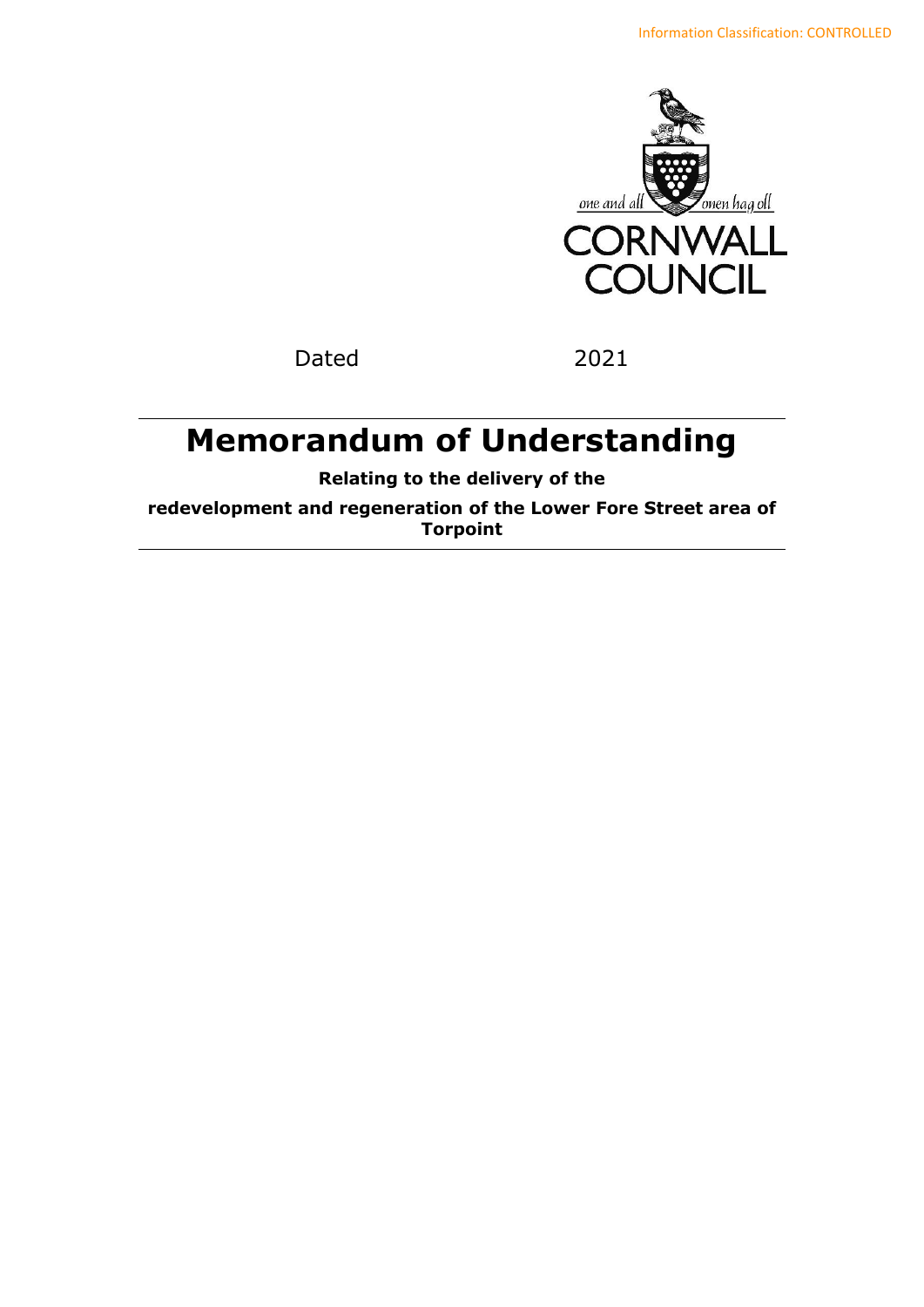# **THIS AGREEMENT** is dated 2021

# **PARTIES**

- (1) **THE CORNWALL COUNCIL** of New County Hall, Treyew Road, Truro, TR1 3AY (**Cornwall Council**); and
- (2) **TORPOINT TOWN COUNCIL** of 1-3 Buller Road, Torpoint, PL11 2LD (**Town Council**).

(together the **Parties**).

# **1. BACKGROUND**

- 1.1 The Parties are committed to work with the local community to bring forward development in the Lower Fore Street area of Torpoint, in accordance with the emerging Neighbourhood Plan. Properties in the area are currently held in multiple ownerships.
- 1.2 The Parties recognise that in order to achieve their aims and realise the socio-economic benefits of regeneration for the community they need to work in partnership and in conjunction with stakeholders to co-design an agreed and viable shared vision for the future.
- 1.3 This Agreement sets out a framework for that partnership.

#### **2. COMMON OBJECTIVES**

- 2.1 The Parties agree to co-operate and work together to achieve the following Common Objectives:
	- (a) create a commercially viable and feasible development scheme for the Lower Fore Street area which aligns with the strategic objectives set out in the Cornwall Local Plan and the emerging Torpoint Neighbourhood Development Plan
	- (b) Deliver good quality new housing and business space which enables the local economy to thrive.
	- (c) Provide attractive new public realm and community spaces which the community requires
- 2.2 The Parties acknowledge that this is a long term partnership and that there will be a range of projects and activities undertaken to realise the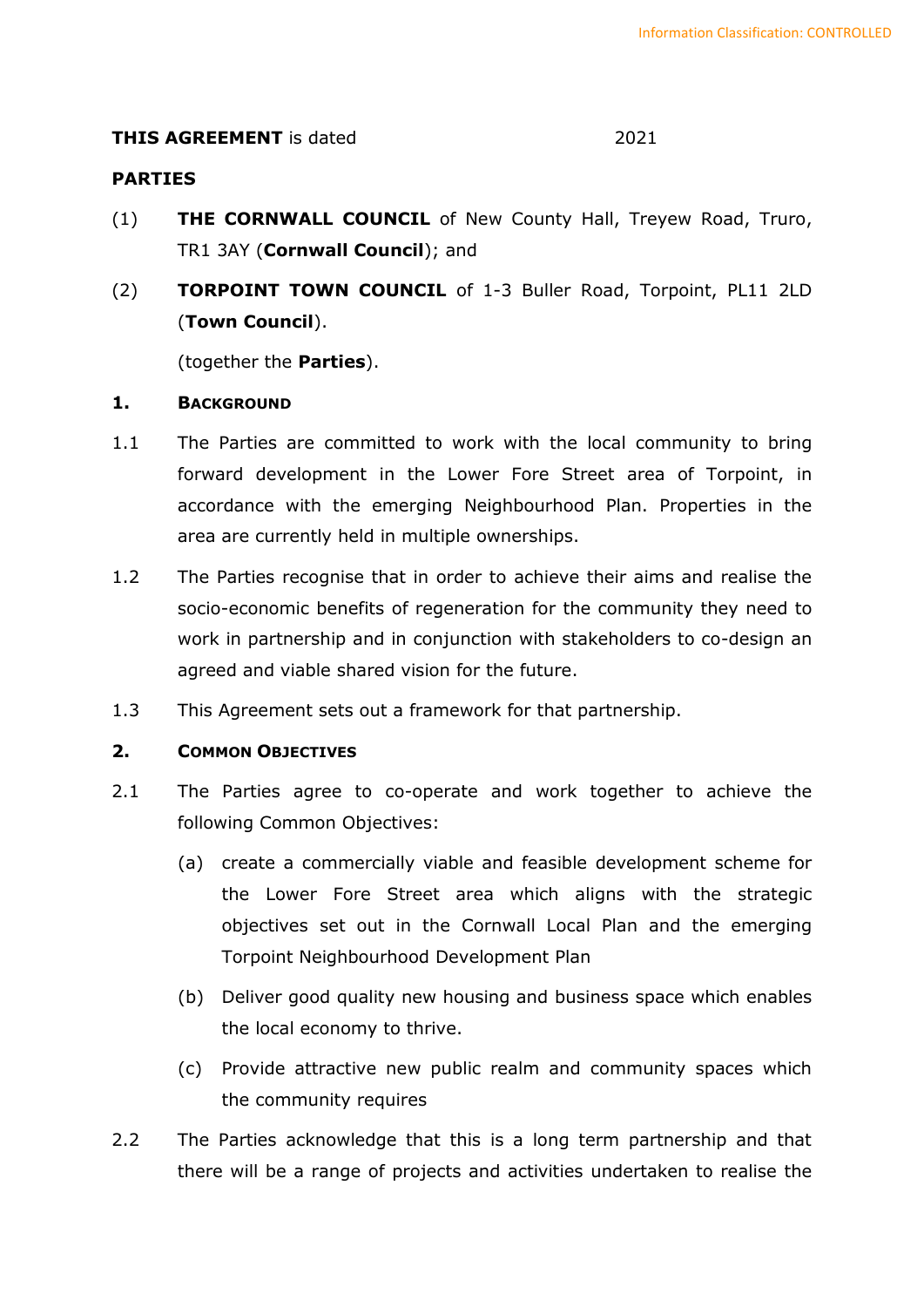Common Objectives. Many of these will be commissioned and delivered on their own timescales dependent on funding, planning permission and other drivers and constraints.

2.3 In order to deliver the Common Objectives, the Parties will collaborate to develop a Programme Plan which will be a living document monitored through the Governance Framework set out in Section 4 and Schedule 1 of this agreement.

# **3. PRINCIPLES OF COLLABORATION**

- 3.1 The Parties agree to adopt the following principles when working towards the Common Objectives:
	- (a) acknowledgement that the ultimate decision-making powers and responsibilities with regard to resources and investment rest with the Parties' existing political decision making structures.
	- (b) subject to the stipulations in Section 5 below, share relevant information as reasonably requested provided that doing so does not breach any data protection or other legislation;
	- (c) communicate openly about major concerns, issues or opportunities relating to the Common Objectives;
	- (d) be accountable by taking on, managing and accounting to the other Parties for the performance of the roles and responsibilities set out in the Agreement;
	- (e) work collaboratively, using modern tools for communication and collaboration (e.g. MS Teams, Zoom etc.) to eliminate duplication of effort, mitigate risk and minimise costs;
	- (f) adopt a respectful, positive and constructive outlook, recognising our partners' constraints of capacity and budgets;
	- (g) comply with applicable laws and best practice, including any Parties procurement or contract procedure rules, data protection and freedom of information legislation;
	- (h) act in a timely manner;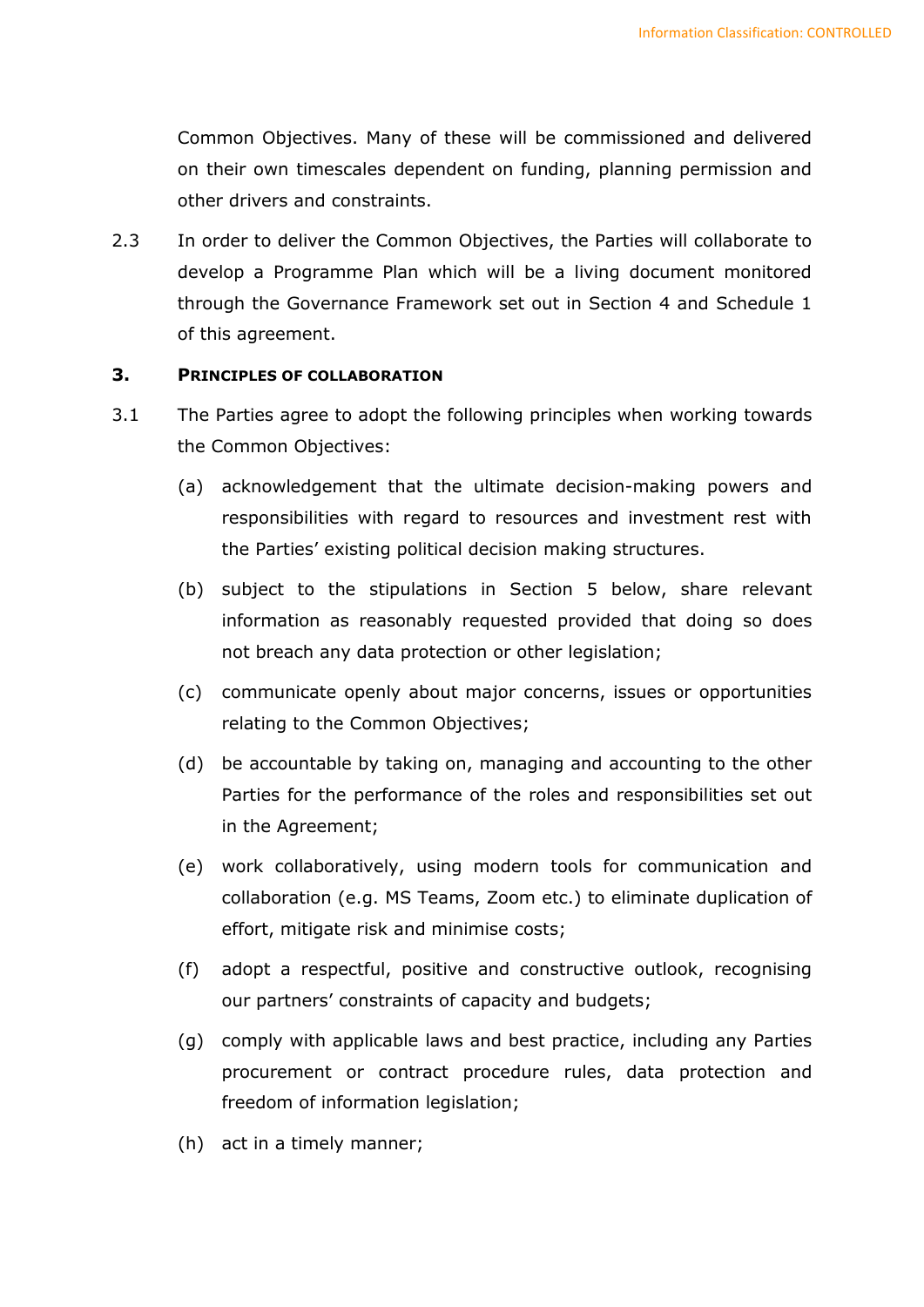- (i) act in good faith to support achievement of the overall Common **Objectives**
- 3.2 The Parties acknowledge that specific projects may arise during the course of this work which require separate agreements to be entered into (whether legally binding or not).
- 3.3 This Agreement may involve other organisations with the consent of all Parties, and who are added later by written addendum.

#### **4. GOVERNANCE FRAMEWORK**

- 4.1 To oversee the work and to ensure effective communications at a senior level between the Parties, a Partnership Board will be established as set out in Schedule 1 of this agreement.
- 4.2 To ensure effective operational coordination and delivery a Working Group will be established.
- 4.3 Schedule 1 of this agreement sets out the agreed governance framework and terms of reference for the Partnership Board and the Working Group.

#### **5. CONFIDENTIALITY**

- 5.1 Each Party undertakes that it will not at any time use, divulge or communicate to any person, except to its professional representatives or advisers or as may be required by law or any legal or regulatory authority, any Confidential Information concerning the business or affairs of any other Party which may have come to its knowledge as a result of entering into this Agreement and each of the Parties shall use its reasonable endeavours to prevent the publication or disclosure of any Confidential Information concerning such matters. For the avoidance of doubt, this paragraph is legally binding and survives termination of this Memorandum.
- 5.2 For the purposes of this Agreement, "**Confidential Information**" shall mean all information (of whatever nature and however recorded or preserved) disclosed by one Party to another, which: (a) is marked as or has been otherwise indicated to be confidential; or (b) derives value to a Party from being confidential; or (c) would be regarded as confidential by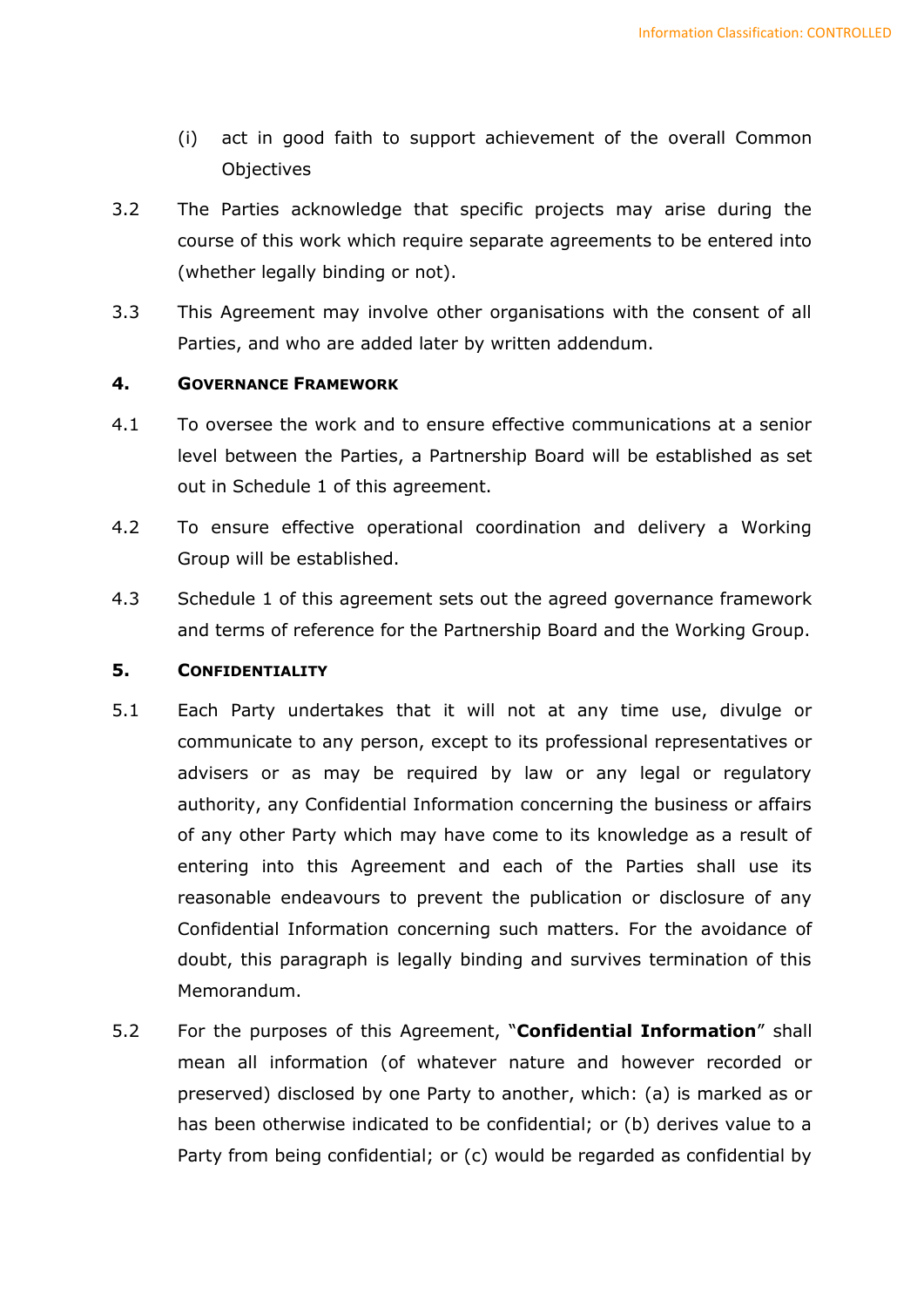a reasonable business person; except to the extent that such information is already in the public domain at the time of disclosure or enters the public domain otherwise than by a breach of any obligation of confidentiality.

5.3 The parties will not issue any statement without the consent of the other parties unless the information has become publicly available through another source.

# **6. TERM AND TERMINATION**

- 6.1 This Agreement shall commence on the date of this Agreement and shall continue to operate until either of the Parties withdraws pursuant to Section 6.2 and the period of the notice given has expired.
- 6.2 A Party can withdraw from this Agreement at any time by giving 30 days written notice to the other Party.
- 6.3 A key role of the Partnership Board will be to provide assurance to the Parties that the Common Objectives remain valid and achievable. In the event that the Partnership Board decides that the Common Objectives are not valid or achievable, its Chair will write to the Parties to that effect and make recommendations.

#### **7. CHARGES AND LIABILITIES**

- 7.1 Each party shall bear their own costs and expenses incurred in complying with their obligations under this Agreement, unless otherwise agreed.
- 7.2 All parties shall remain liable for any losses or liabilities incurred due to their own or their employees' actions and neither party intends that the other party shall be liable for any loss it suffers as a result of this Agreement.

# **8. LEGAL STATUS**

8.1 This Agreement is not intended to be legally binding, and no legal obligations or legal rights shall arise between the Parties from this Agreement. The Parties are nevertheless entering into the Agreement intending to honour all their obligations.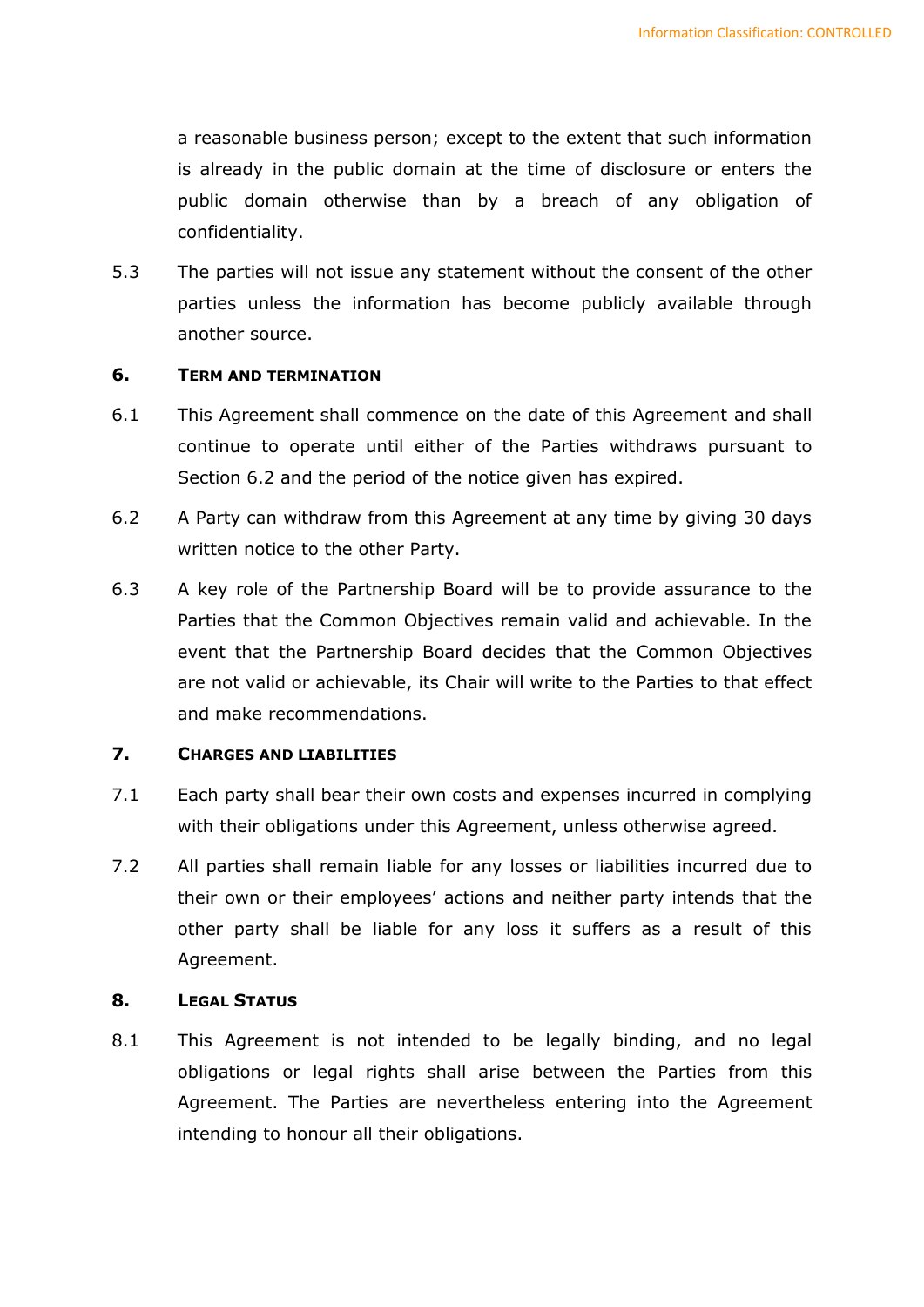- 8.2 Nothing in this Agreement is intended to, or shall be deemed to, establish any partnership or joint venture between the Parties, constitute either party as the agent of the other party, nor authorise either of the Parties to make or enter into any commitments for or on behalf of the other Party.
- 8.3 Each Party shall be responsible for ensuring that they have the legal power to support the delivery of the Common Objectives.
- 8.4 Each Party acknowledges that the other Parties will have their own internal governance requirements that may be required before any formal decision can be taken by that Party. Any consensus reached in pursuance of the Common Objectives is not binding on that Party and merely indicates a willingness to explore that opportunity.

| Signed for and on behalf of The |  |
|---------------------------------|--|
| <b>Cornwall Council</b>         |  |
| Signature:                      |  |
| Signed for and on behalf of     |  |
| <b>Torpoint Town Council</b>    |  |
| Signature:                      |  |
| Name:                           |  |
| Position:                       |  |